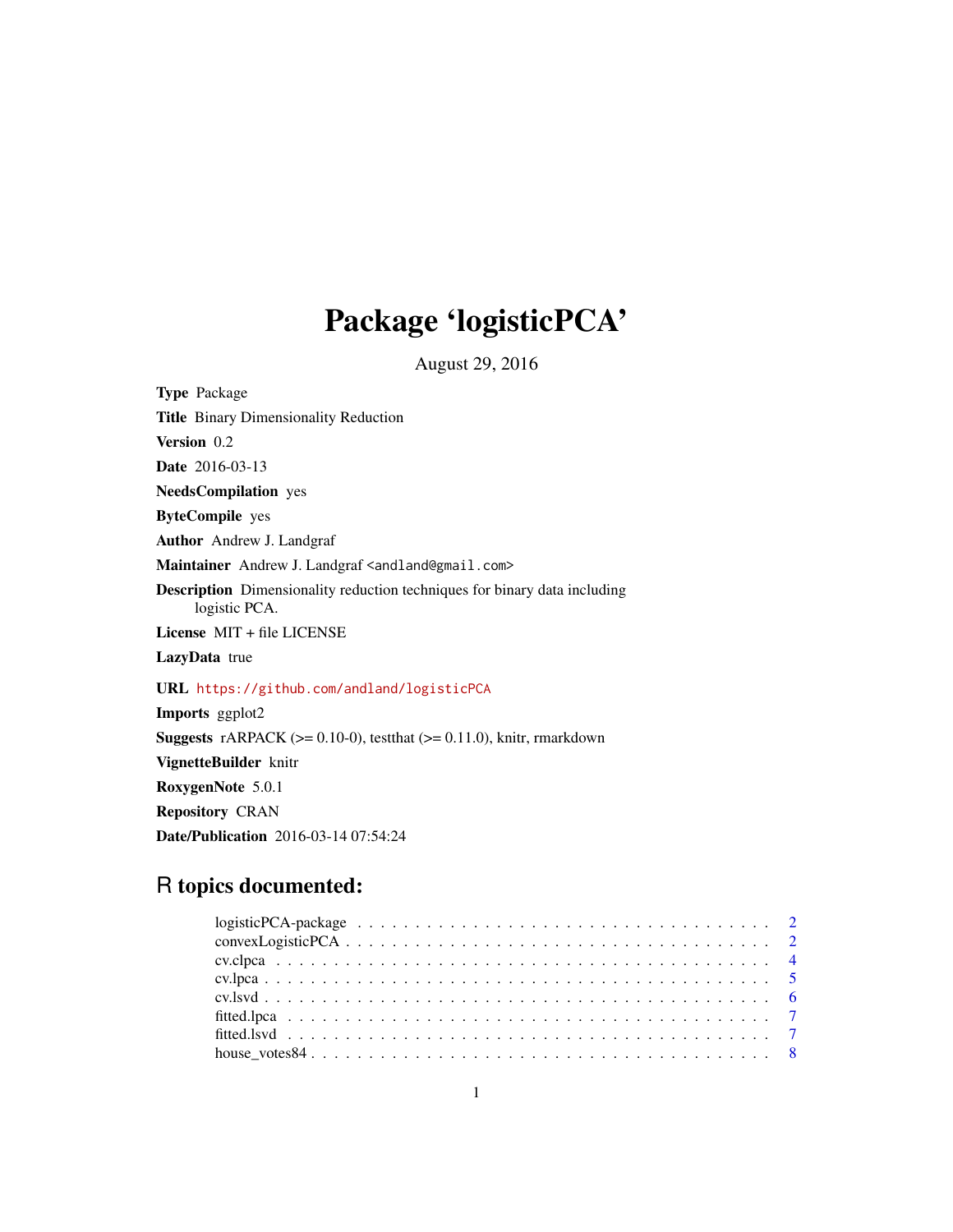## <span id="page-1-0"></span>2 convexLogisticPCA

| Index |  |
|-------|--|

logisticPCA-package *logisticPCA-package*

#### Description

Dimension reduction techniques for binary data including logistic PCA

## Author(s)

Andrew J. Landgraf

convexLogisticPCA *Convex Logistic Principal Component Analysis*

## Description

Dimensionality reduction for binary data by extending Pearson's PCA formulation to minimize Binomial deviance. The convex relaxation to projection matrices, the Fantope, is used.

#### Usage

```
convexLogisticPCA(x, k = 2, m = 4, quiet = TRUE, partial_decomp = FALSE,
 max_iters = 1000, conv_criteria = 1e-06, random_start = FALSE, start_H,
 mu, main_effects = TRUE, ss_factor = 4, weights, M)
```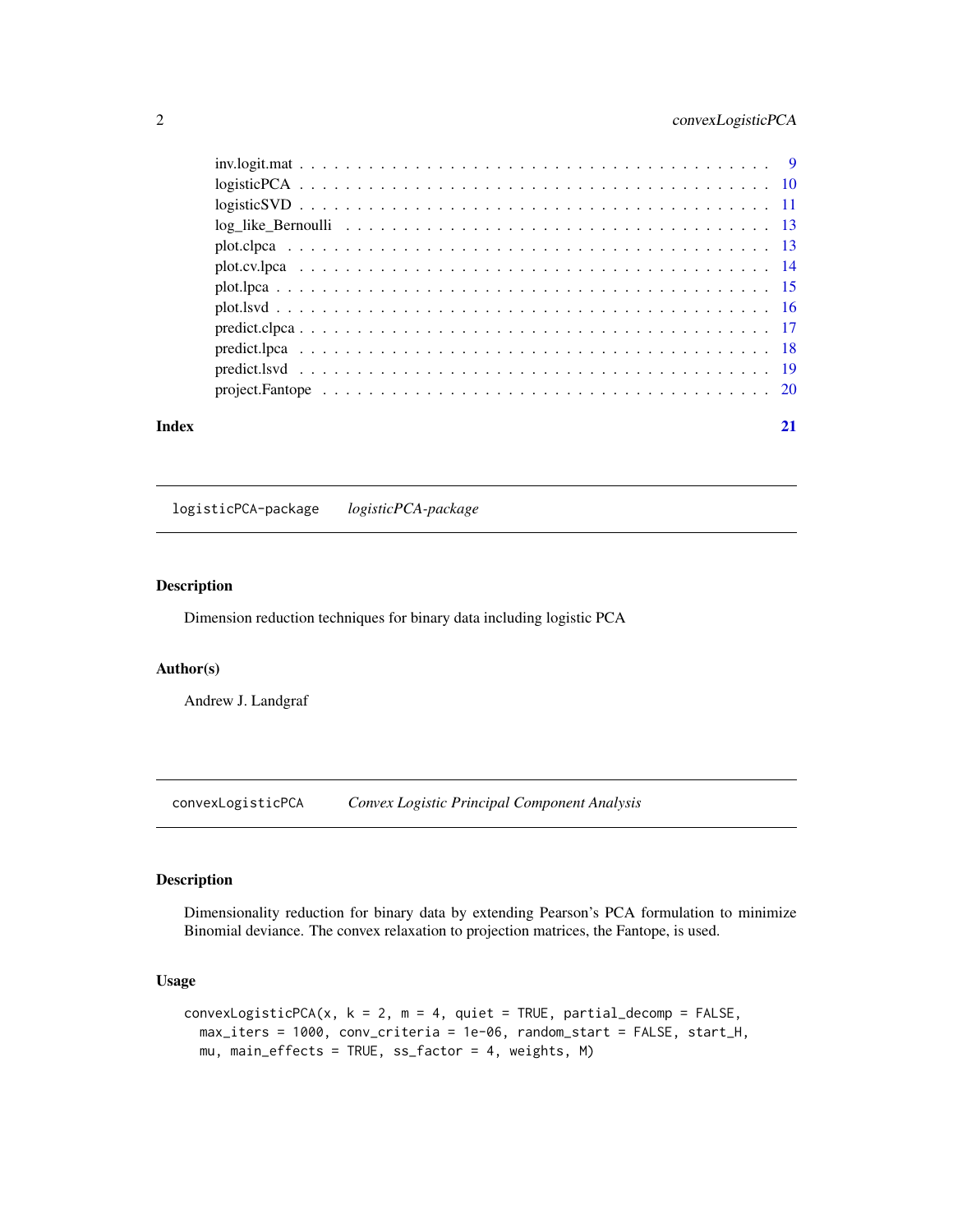## Arguments

| X              | matrix with all binary entries                                                                                                                                                                                                                                                  |
|----------------|---------------------------------------------------------------------------------------------------------------------------------------------------------------------------------------------------------------------------------------------------------------------------------|
| k              | number of principal components to return                                                                                                                                                                                                                                        |
| m              | value to approximate the saturated model                                                                                                                                                                                                                                        |
| quiet          | logical; whether the calculation should give feedback                                                                                                                                                                                                                           |
| partial_decomp | logical; if TRUE, the function uses the rARPACK package to quickly initialize H<br>when $ncol(x)$ is large and k is small                                                                                                                                                       |
| max_iters      | number of maximum iterations                                                                                                                                                                                                                                                    |
| conv_criteria  | convergence criteria. The difference between average deviance in successive<br>iterations                                                                                                                                                                                       |
| random_start   | logical; whether to randomly inititalize the parameters. If FALSE, function will<br>use an eigen-decomposition as starting value                                                                                                                                                |
| start_H        | starting value for the Fantope matrix                                                                                                                                                                                                                                           |
| mu             | main effects vector. Only used if main_effects = TRUE                                                                                                                                                                                                                           |
| main_effects   | logical; whether to include main effects in the model                                                                                                                                                                                                                           |
| ss_factor      | step size multiplier. Amount by which to multiply the step size. Quadratic<br>convergence rate can be proven for $ss_factor = 1$ , but I have found higher<br>values sometimes work better. The default is $ss_f$ factor = 4. If it is not<br>converging, try $ss_factor = 1$ . |
| weights        | an optional matrix of the same size as the x with non-negative weights                                                                                                                                                                                                          |
| M              | depricated. Use m instead                                                                                                                                                                                                                                                       |

## Value

An S3 object of class clpca which is a list with the following components:

| mu                 | the main effects                                                                  |
|--------------------|-----------------------------------------------------------------------------------|
| H                  | a rank k Fantope matrix                                                           |
| U                  | a ceiling $(k)$ -dimentional orthonormal matrix with the loadings                 |
| PCs                | the princial component scores                                                     |
| m                  | the parameter inputed                                                             |
| iters              | number of iterations required for convergence                                     |
| loss_trace         | the trace of the average negative log likelihood using the Fantope matrix         |
| proj_loss_trace    |                                                                                   |
|                    | the trace of the average negative log likelihood using the projection matrix      |
| prop_deviance_expl |                                                                                   |
|                    | the proportion of deviance explained by this model. If main_effects = TRUE,       |
|                    | the null model is just the main effects, otherwise the null model estimates 0 for |
|                    | all natural parameters.                                                           |

## References

Landgraf, A.J. & Lee, Y., 2015. Dimensionality reduction for binary data through the projection of natural parameters. arXiv preprint arXiv:1510.06112.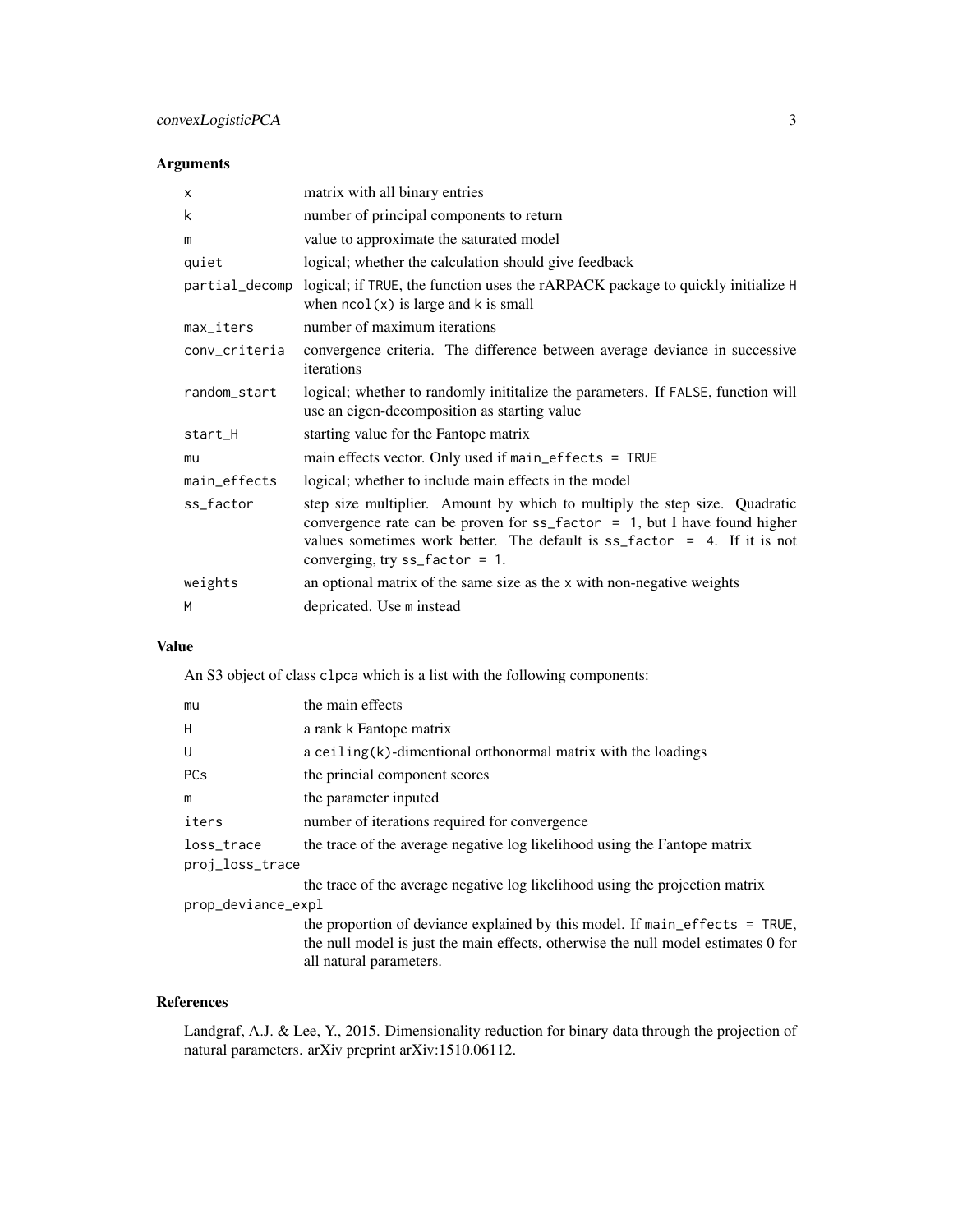## Examples

```
# construct a low rank matrix in the logit scale
rows = 100cols = 10set.seed(1)
mat_logit = outer(rnorm(rows), rnorm(cols))
# generate a binary matrix
mat = (\text{matrix}(\text{runif}(\text{rows} \times \text{cols}), \text{rows}, \text{cols}) \leq \text{inv.logit}.\text{mat}(\text{mat_logit}) \times 1.0# run convex logistic PCA on it
clpca = convexLogisticPCA(mat, k = 1, m = 4)
```
cv.clpca *CV for convex logistic PCA*

## Description

Run cross validation on dimension and m for convex logistic PCA

## Usage

 $cv.\text{clpca}(x, \text{ks}, \text{ms} = \text{seq}(2, 10, \text{by} = 2), \text{ folds} = 5, \text{ quiet} = \text{TRUE}, \text{Ms}, \dots)$ 

## Arguments

| $\mathsf{x}$ | matrix with all binary entries                                                                                                      |
|--------------|-------------------------------------------------------------------------------------------------------------------------------------|
| ks           | the different dimensions k to try                                                                                                   |
| ms           | the different approximations to the saturated model m to try                                                                        |
| folds        | if folds is a scalar, then it is the number of folds. If it is a vector, it should be<br>the same length as the number of rows in x |
| quiet        | logical; whether the function should display progress                                                                               |
| Ms           | depricated. Use ms instead                                                                                                          |
| $\ddotsc$    | Additional arguments passed to convex Logistic PCA                                                                                  |
|              |                                                                                                                                     |

#### Value

A matrix of the CV negative log likelihood with k in rows and m in columns

```
# construct a low rank matrix in the logit scale
rows = 100
cols = 10set.seed(1)
mat_logit = outer(rnorm(rows), rnorm(cols))
```
<span id="page-3-0"></span>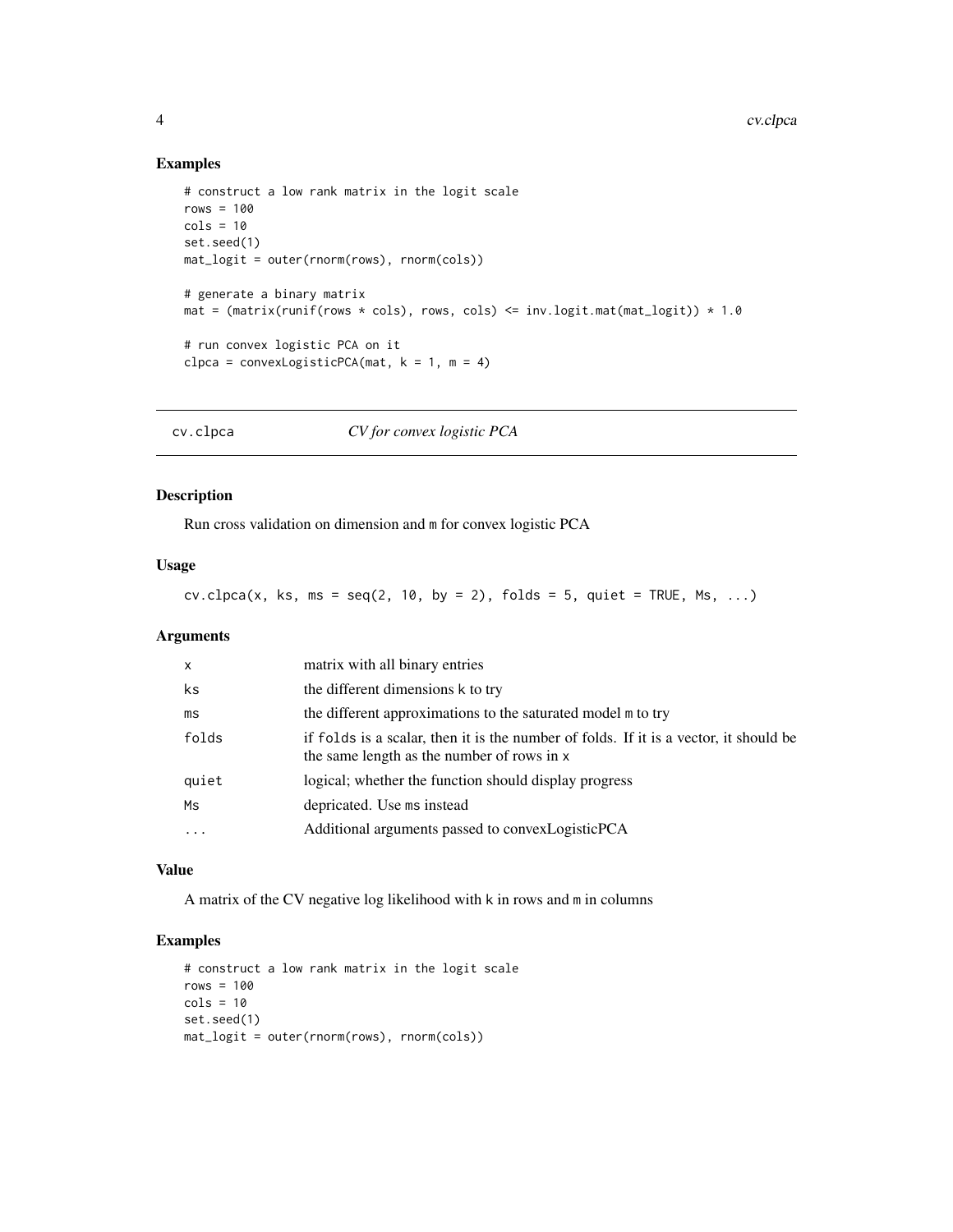#### <span id="page-4-0"></span>cv.lpca 5

```
# generate a binary matrix
mat = (\text{matrix}(\text{runk} \times \text{cols}), \text{rows}, \text{cols}) \leq \text{inv.logit}.\text{mat}(\text{mat_logit})) * 1.0## Not run:
negloglikes = cv.close (mat, ks = 1:9, ms = 3:6)
plot(negloglikes)
## End(Not run)
```
#### cv.lpca *CV for logistic PCA*

## Description

Run cross validation on dimension and m for logistic PCA

#### Usage

 $cv.lpca(x, ks, ms = seq(2, 10, by = 2), folds = 5, quiet = TRUE, Ms, ...)$ 

## Arguments

| $\mathsf{x}$ | matrix with all binary entries                                                                                                      |
|--------------|-------------------------------------------------------------------------------------------------------------------------------------|
| ks           | the different dimensions k to try                                                                                                   |
| ms           | the different approximations to the saturated model m to try                                                                        |
| folds        | if folds is a scalar, then it is the number of folds. If it is a vector, it should be<br>the same length as the number of rows in x |
| quiet        | logical; whether the function should display progress                                                                               |
| Ms           | depricated. Use ms instead                                                                                                          |
| $\cdots$     | Additional arguments passed to logisticPCA                                                                                          |

## Value

A matrix of the CV negative log likelihood with k in rows and m in columns

```
# construct a low rank matrix in the logit scale
rows = 100cols = 10set.seed(1)
mat_logit = outer(rnorm(rows), rnorm(cols))
# generate a binary matrix
mat = (\text{matrix}(\text{runk} \times \text{cols}), \text{rows}, \text{cols}) \leq \text{inv.logit}.\text{mat}(\text{mat_logit})) * 1.0## Not run:
```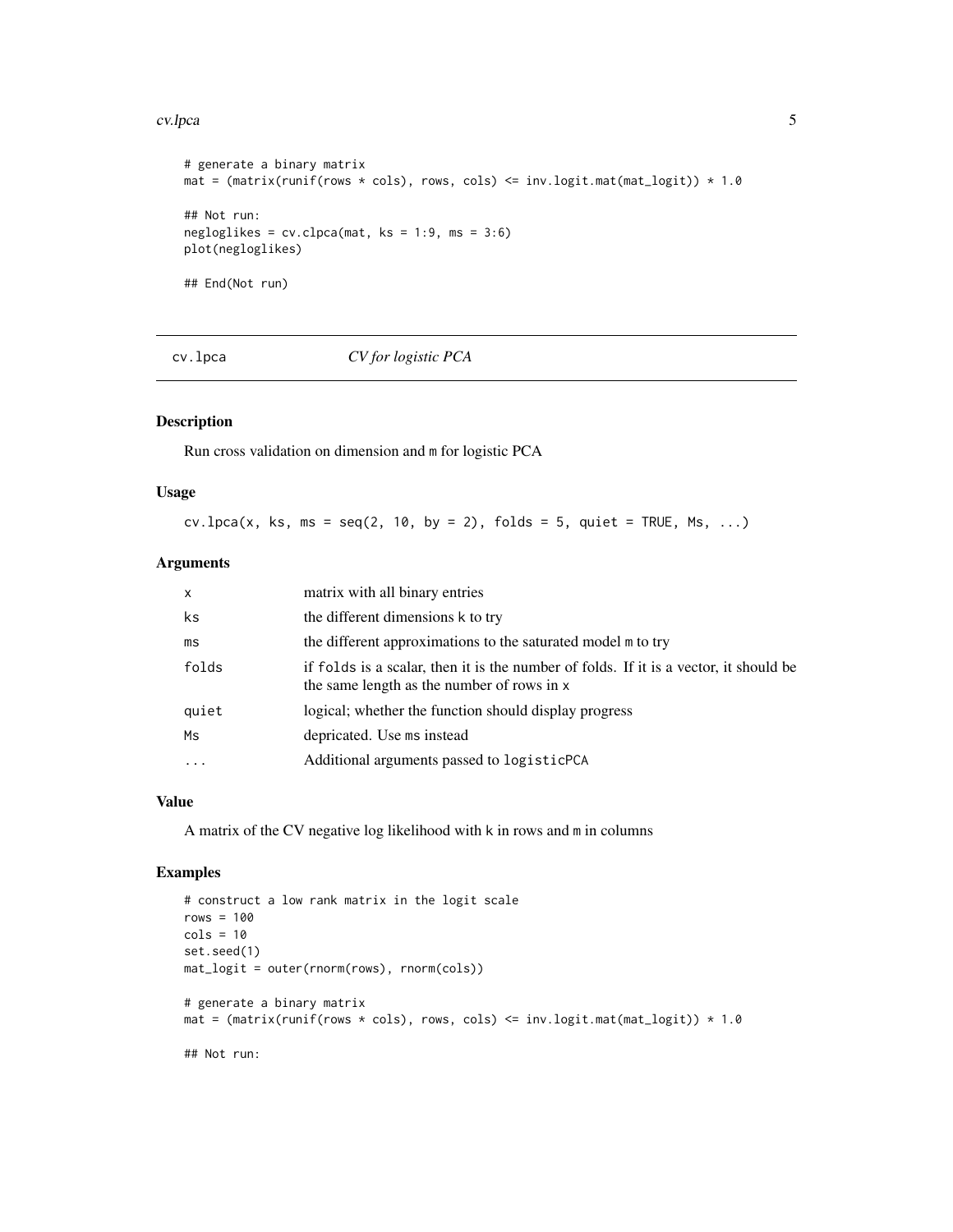```
negloglikes = cv.lpca(mat, ks = 1:9, ms = 3:6)plot(negloglikes)
## End(Not run)
```
#### cv.lsvd *CV for logistic SVD*

## Description

Run cross validation on dimension for logistic SVD

## Usage

 $cv.lsvd(x, ks, folds = 5, quiet = TRUE, ...)$ 

#### Arguments

| <b>X</b> | matrix with all binary entries                                                                                                      |
|----------|-------------------------------------------------------------------------------------------------------------------------------------|
| ks       | the different dimensions k to try                                                                                                   |
| folds    | if folds is a scalar, then it is the number of folds. If it is a vector, it should be<br>the same length as the number of rows in x |
| quiet    | logical; whether the function should display progress                                                                               |
| $\cdots$ | Additional arguments passed to logisticSVD                                                                                          |

#### Value

A matrix of the CV negative log likelihood with k in rows

```
# construct a low rank matrix in the logit scale
rows = 100cols = 10
set.seed(1)
mat_logit = outer(rnorm(rows), rnorm(cols))
# generate a binary matrix
mat = (\text{matrix}(\text{runk} \times \text{cols}), \text{rows}, \text{cols}) \leq \text{inv.logit}.\text{mat}(\text{mat_logit})) * 1.0## Not run:
negloglikes = cv.lsvd(mat, ks = 1:9)
plot(negloglikes)
## End(Not run)
```
<span id="page-5-0"></span>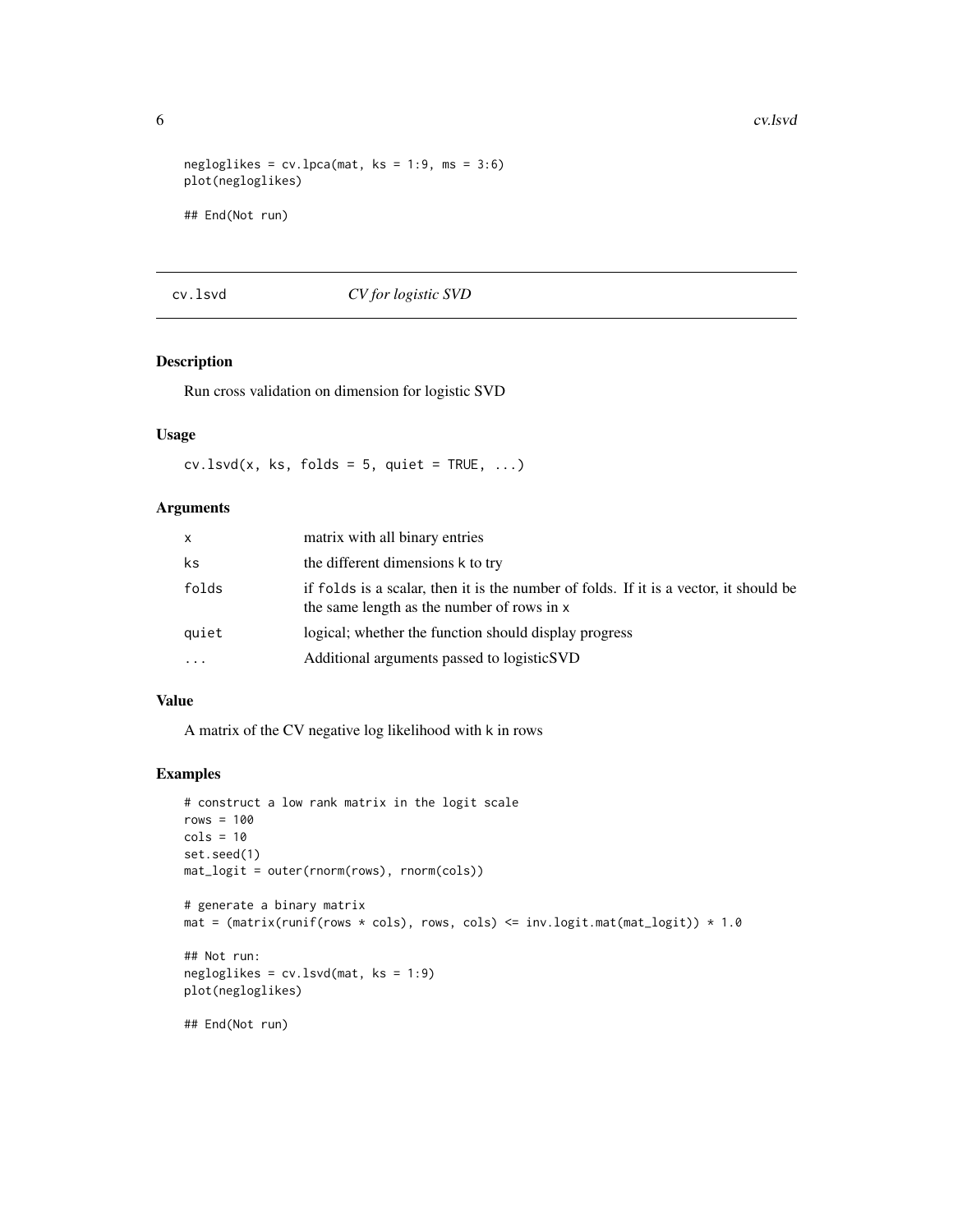<span id="page-6-0"></span>

Fit a lower dimentional representation of the binary matrix using logistic PCA

#### Usage

```
## S3 method for class 'lpca'
fitted(object, type = c("link", "response"), ...)
```
#### Arguments

| object    | logistic PCA object                                                                                                                            |
|-----------|------------------------------------------------------------------------------------------------------------------------------------------------|
| type      | the type of fitting required. type $=$ "link" gives output on the logit scale and<br>type $=$ "response" gives output on the probability scale |
| $\ddotsc$ | Additional arguments                                                                                                                           |

## Examples

```
# construct a low rank matrix in the logit scale
rows = 100cols = 10set.seed(1)
mat_logit = outer(rnorm(rows), rnorm(cols))
# generate a binary matrix
mat = (\text{matrix}(\text{runif}(\text{rows} \times \text{cols}), \text{rows}, \text{cols}) \leq \text{inv.logit}.\text{mat}(\text{mat\_logit}) \times 1.0# run logistic PCA on it
lpca = logisticPCA(mat, k = 1, m = 4, main_effects = FALSE)# construct fitted probability matrix
fit = fitted(lpca, type = "response")
```
fitted.lsvd *Fitted values using logistic SVD*

## Description

Fit a lower dimentional representation of the binary matrix using logistic SVD

## Usage

```
## S3 method for class 'lsvd'
fitted(object, type = c("link", "response"), ...)
```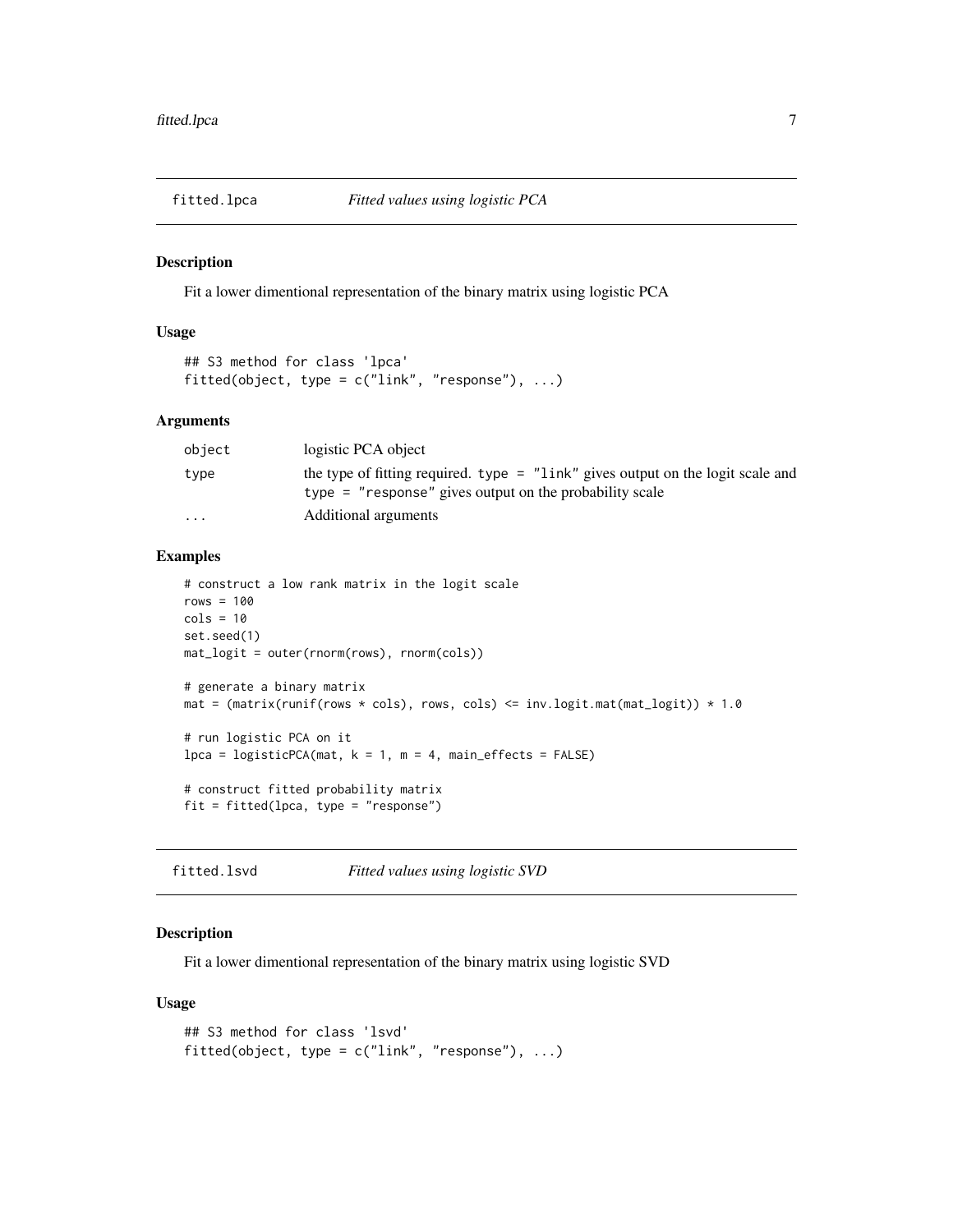#### <span id="page-7-0"></span>Arguments

| object   | logistic SVD object                                                                                                                          |
|----------|----------------------------------------------------------------------------------------------------------------------------------------------|
| type     | the type of fitting required. type = "link" gives output on the logit scale and<br>type $=$ "response" gives output on the probability scale |
| $\cdots$ | Additional arguments                                                                                                                         |

#### Examples

```
# construct a low rank matrix in the logit scale
rows = 100cols = 10set.seed(1)
mat_logit = outer(rnorm(rows), rnorm(cols))
# generate a binary matrix
mat = (\text{matrix}(\text{runif}(\text{rows} \times \text{cols}), \text{rows}, \text{cols}) \leq \text{inv.logit}.\text{mat}(\text{mat_logit})) \times 1.0# run logistic SVD on it
lsvd = logisticSVD(mat, k = 1, main_effects = FALSE, partial_decomp = FALSE)
# construct fitted probability matrix
fit = fitted(lsvd, type = "response")
```
house\_votes84 *United States Congressional Voting Records 1984*

#### Description

This data set includes votes for each of the U.S. House of Representatives Congressmen on the 16 key votes identified by the CQA. The CQA lists nine different types of votes: voted for, paired for, and announced for (these three simplified to yea), voted against, paired against, and announced against (these three simplified to nay), voted present, voted present to avoid conflict of interest, and did not vote or otherwise make a position known (these three simplified to an unknown disposition).

#### Usage

```
house_votes84
```
#### Format

A matrix with all binary or missing entries. There are 435 rows corresponding members of congress and 16 columns representing the bills being voted on. The row names refer to the political party of the members of congress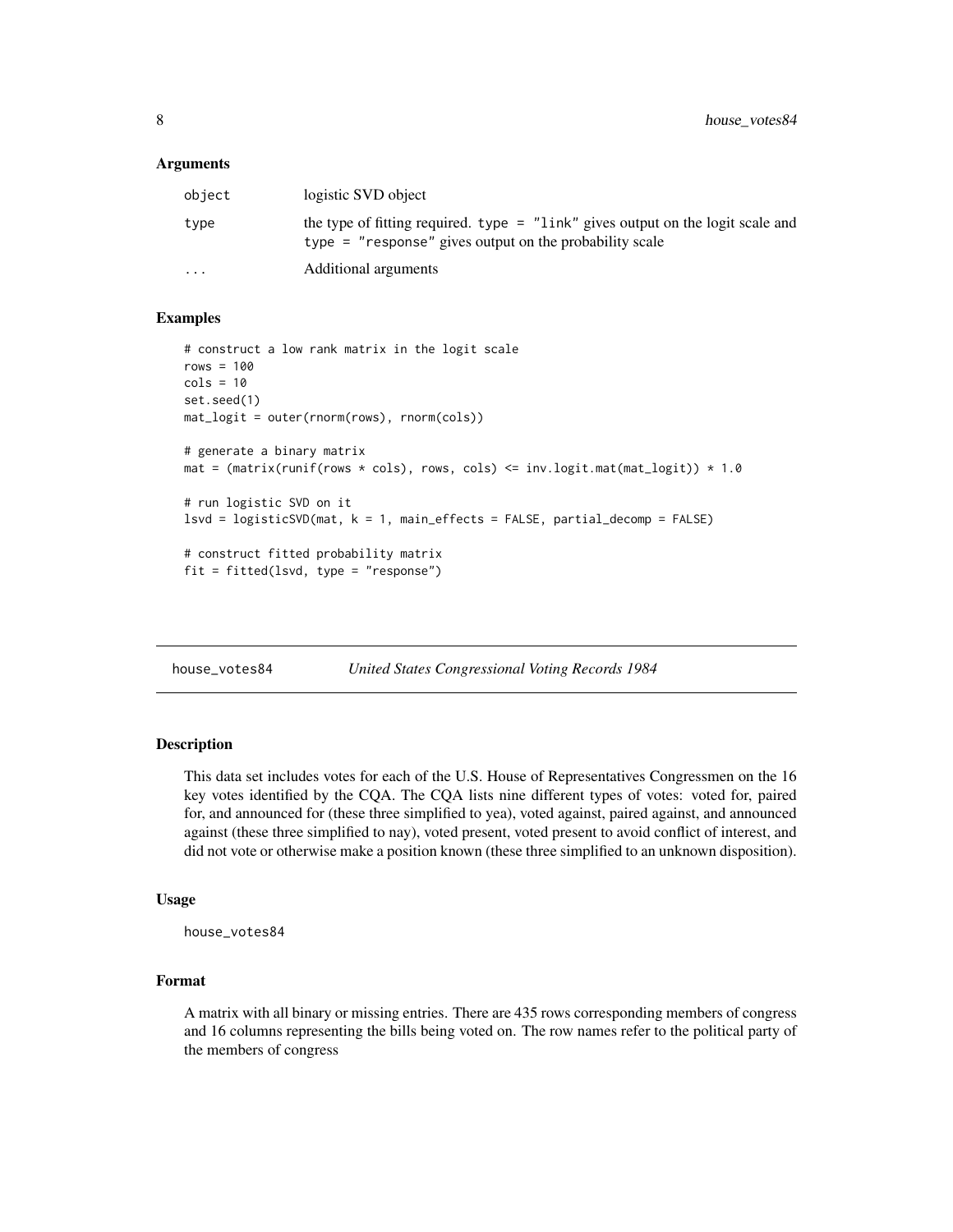## <span id="page-8-0"></span>inv.logit.mat 9

## Source

Congressional Quarterly Almanac, 98th Congress, 2nd session 1984, Volume XL: Congressional Quarterly Inc., Washington, D.C., 1985

Data converted to a matrix from:

Lichman, M. (2013). UCI Machine Learning Repository [http://archive.ics.uci.edu/ml]. Irvine, CA: University of California, School of Information and Computer Science.

## Examples

```
data(house_votes84)
congress_lpca = logisticPCA(house_votes84, k = 2, m = 4)
```
inv.logit.mat *Inverse logit for matrices*

#### Description

Apply the inverse logit function to a matrix, element-wise. It generalizes the inv.logit function from the gtools library to matrices

#### Usage

 $inv.logit.mat(x, min = 0, max = 1)$ 

#### Arguments

| x   | matrix                      |
|-----|-----------------------------|
| min | Lower end of logit interval |
| max | Upper end of logit interval |

```
(mat = matrix(rnorm(10 * 5), nrow = 10, ncol = 5))inv.logit.mat(mat)
```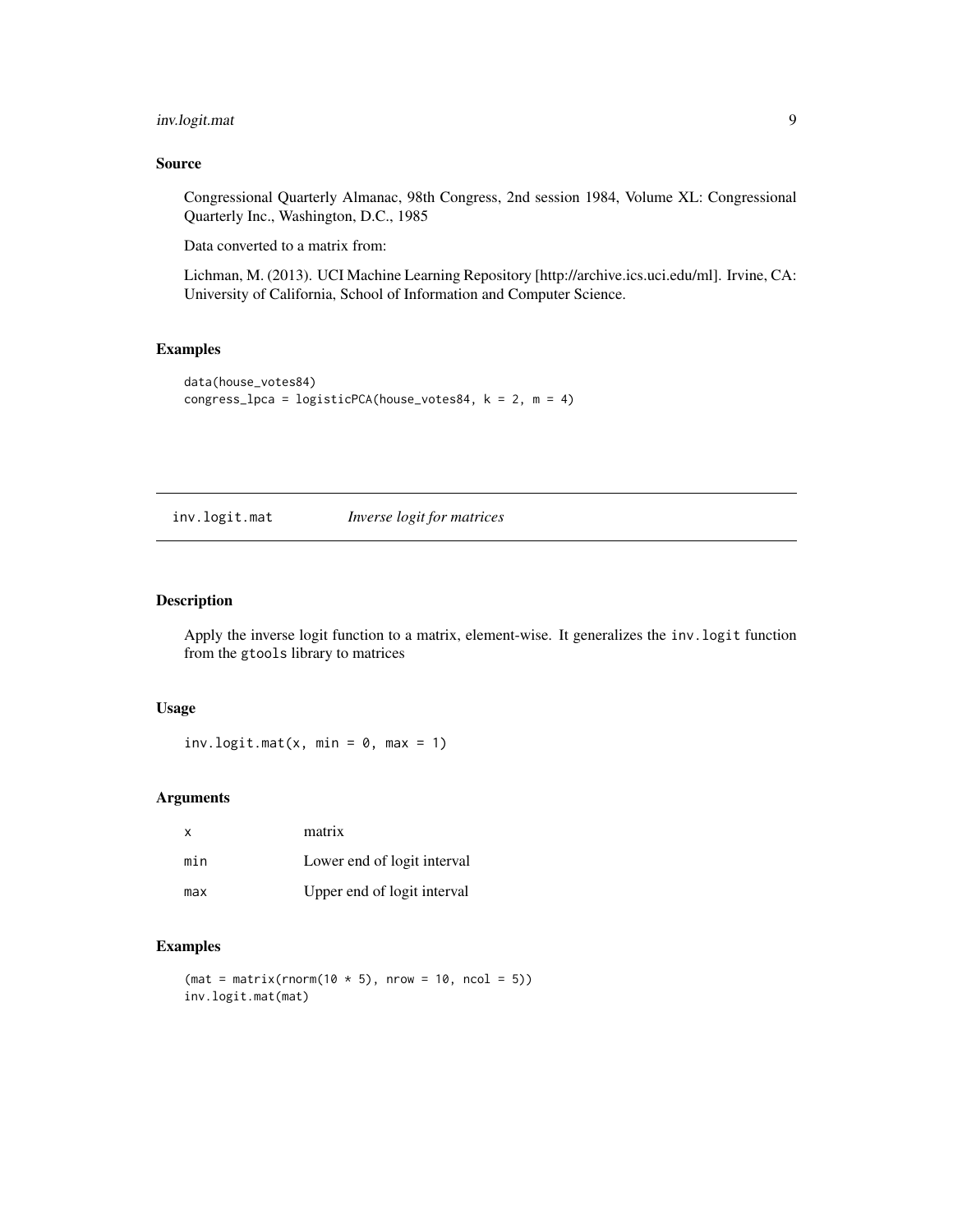Dimensionality reduction for binary data by extending Pearson's PCA formulation to minimize Binomial deviance

## Usage

```
logisticPCA(x, k = 2, m = 4, quiet = TRUE, partial-decomp = FALSE,max_iters = 1000, conv_criteria = 1e-05, random_start = FALSE, start_U,
 start_mu, main_effects = TRUE, validation, M, use_irlba)
```
## Arguments

| X             | matrix with all binary entries                                                                                                                                                                                                   |
|---------------|----------------------------------------------------------------------------------------------------------------------------------------------------------------------------------------------------------------------------------|
| k             | number of principal components to return                                                                                                                                                                                         |
| m             | value to approximate the saturated model. If $m = 0$ , m is solved for                                                                                                                                                           |
| quiet         | logical; whether the calculation should give feedback                                                                                                                                                                            |
|               | partial_decomp logical; if TRUE, the function uses the rARPACK package to more quickly cal-<br>culate the eigen-decomposition. This is usually faster than standard eigen-<br>decomponsition when $ncol(x) > 100$ and k is small |
| max_iters     | number of maximum iterations                                                                                                                                                                                                     |
| conv_criteria | convergence criteria. The difference between average deviance in successive<br>iterations                                                                                                                                        |
| random_start  | logical; whether to randomly inititalize the parameters. If FALSE, function will<br>use an eigen-decomposition as starting value                                                                                                 |
| start_U       | starting value for the orthogonal matrix                                                                                                                                                                                         |
| start_mu      | starting value for mu. Only used if main_effects $=$ TRUE                                                                                                                                                                        |
| main_effects  | logical; whether to include main effects in the model                                                                                                                                                                            |
| validation    | optional validation matrix. If supplied and $m = 0$ , the validation data is used to<br>solve for m                                                                                                                              |
| M             | depricated. Use m instead                                                                                                                                                                                                        |
| use_irlba     | depricated. Use partial_decomp instead                                                                                                                                                                                           |

#### Value

An S3 object of class lpca which is a list with the following components:

| mu         | the main effects                                     |
|------------|------------------------------------------------------|
| U          | a k-dimentional orthonormal matrix with the loadings |
| <b>PCs</b> | the princial component scores                        |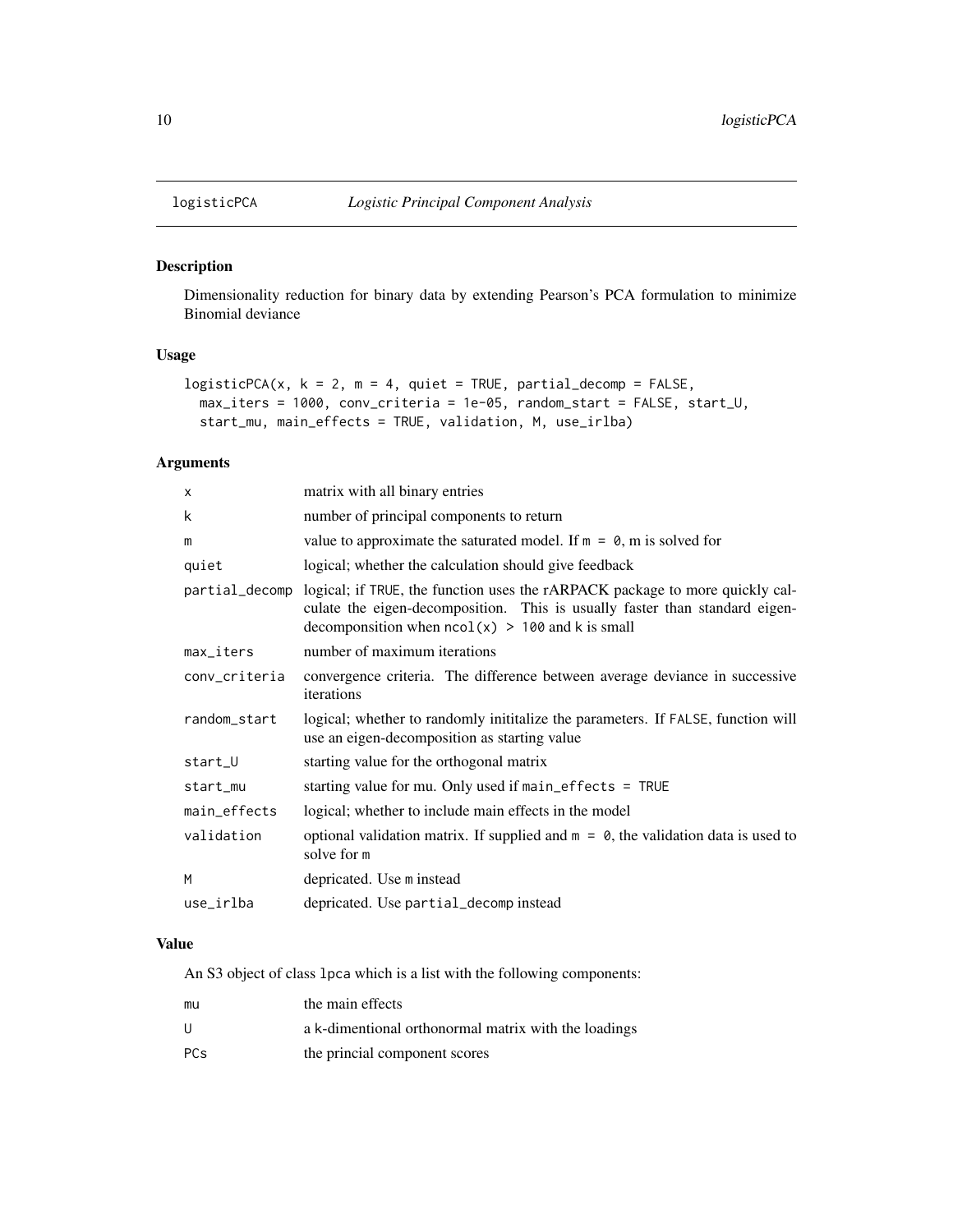<span id="page-10-0"></span>

| m                  | the parameter inputed or solved for                                                                                                                                                         |  |
|--------------------|---------------------------------------------------------------------------------------------------------------------------------------------------------------------------------------------|--|
| iters              | number of iterations required for convergence                                                                                                                                               |  |
| loss_trace         | the trace of the average negative log likelihood of the algorithm. Should be<br>non-increasing                                                                                              |  |
| prop_deviance_expl |                                                                                                                                                                                             |  |
|                    | the proportion of deviance explained by this model. If main_effects = TRUE,<br>the null model is just the main effects, otherwise the null model estimates 0 for<br>all natural parameters. |  |

#### References

Landgraf, A.J. & Lee, Y., 2015. Dimensionality reduction for binary data through the projection of natural parameters. arXiv preprint arXiv:1510.06112.

#### Examples

```
# construct a low rank matrix in the logit scale
rows = 100cols = 10set.seed(1)
mat_logit = outer(rnorm(rows), rnorm(cols))
# generate a binary matrix
mat = (matrix(runif(rows * cols), rows, cols) \le inv.logit.mat(mat_logit)) * 1.0
# run logistic PCA on it
lpca = logisticPCA(mat, k = 1, m = 4, main_effects = FALSE)# Logistic PCA likely does a better job finding latent features
# than standard PCA
plot(svd(mat_logit)$u[, 1], lpca$PCs[, 1])
plot(svd(mat_logit)$u[, 1], svd(mat)$u[, 1])
```
logisticSVD *Logistic Singular Value Decomposition*

#### Description

Dimensionality reduction for binary data by extending SVD to minimize binomial deviance.

#### Usage

```
logisticsVD(x, k = 2, quiet = TRUE, max\_iters = 1000,conv_criteria = 1e-05, random_start = FALSE, start_A, start_B, start_mu,
 partial_decomp = TRUE, main_effects = TRUE, use_irlba)
```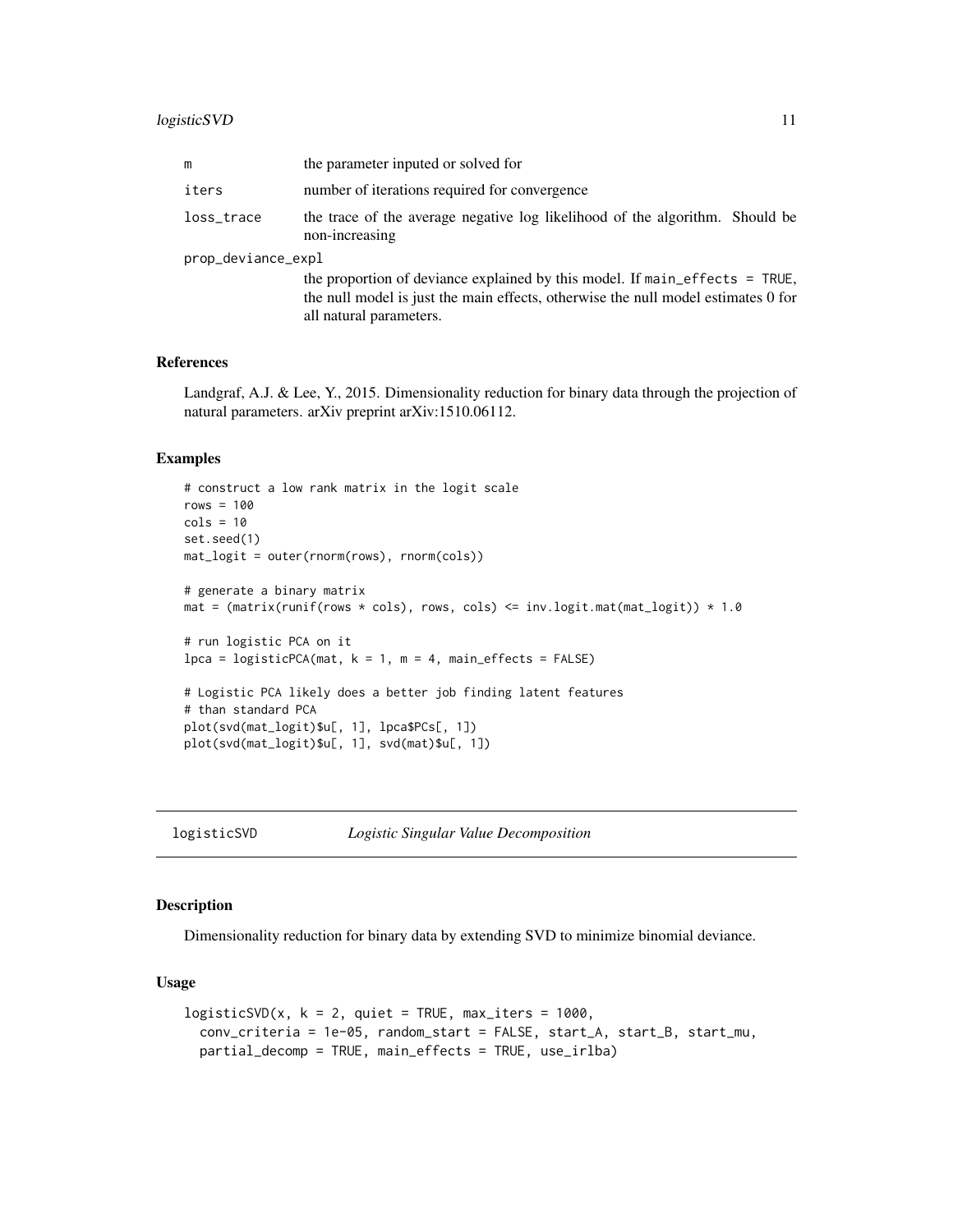## Arguments

| $\mathsf{x}$  | matrix with all binary entries                                                                                                                                                                           |
|---------------|----------------------------------------------------------------------------------------------------------------------------------------------------------------------------------------------------------|
| k             | rank of the SVD                                                                                                                                                                                          |
| quiet         | logical; whether the calculation should give feedback                                                                                                                                                    |
| max_iters     | number of maximum iterations                                                                                                                                                                             |
| conv_criteria | convergence criteria. The difference between average deviance in successive<br>iterations                                                                                                                |
| random_start  | logical; whether to randomly inititalize the parameters. If FALSE, algorithm will<br>use an SVD as starting value                                                                                        |
| start_A       | starting value for the left singular vectors                                                                                                                                                             |
| start_B       | starting value for the right singular vectors                                                                                                                                                            |
| start_mu      | starting value for mu. Only used if main_effects = TRUE                                                                                                                                                  |
|               | partial_decomp logical; if TRUE, the function uses the rARPACK package to more quickly cal-<br>culate the SVD. When the number of columns is small, the approximation may<br>be less accurate and slower |
| main_effects  | logical; whether to include main effects in the model                                                                                                                                                    |
| use_irlba     | depricated. Use partial_decomp instead                                                                                                                                                                   |

#### Value

An S3 object of class lsvd which is a list with the following components:

all natural parameters.

| mu                 | the main effects                                                                               |
|--------------------|------------------------------------------------------------------------------------------------|
| A                  | a k-dimentional orthogonal matrix with the scaled left singular vectors                        |
| B                  | a k-dimentional orthonormal matrix with the right singular vectors                             |
| iters              | number of iterations required for convergence                                                  |
| loss_trace         | the trace of the average negative log likelihood of the algorithm. Should be<br>non-increasing |
| prop_deviance_expl |                                                                                                |
|                    | the proportion of deviance explained by this model. If main_effects = TRUE,                    |
|                    | the null model is just the main effects, otherwise the null model estimates 0 for              |

#### References

de Leeuw, Jan, 2006. Principal component analysis of binary data by iterated singular value decomposition. Computational Statistics & Data Analysis 50 (1), 21–39.

Collins, M., Dasgupta, S., & Schapire, R. E., 2001. A generalization of principal components analysis to the exponential family. In NIPS, 617–624.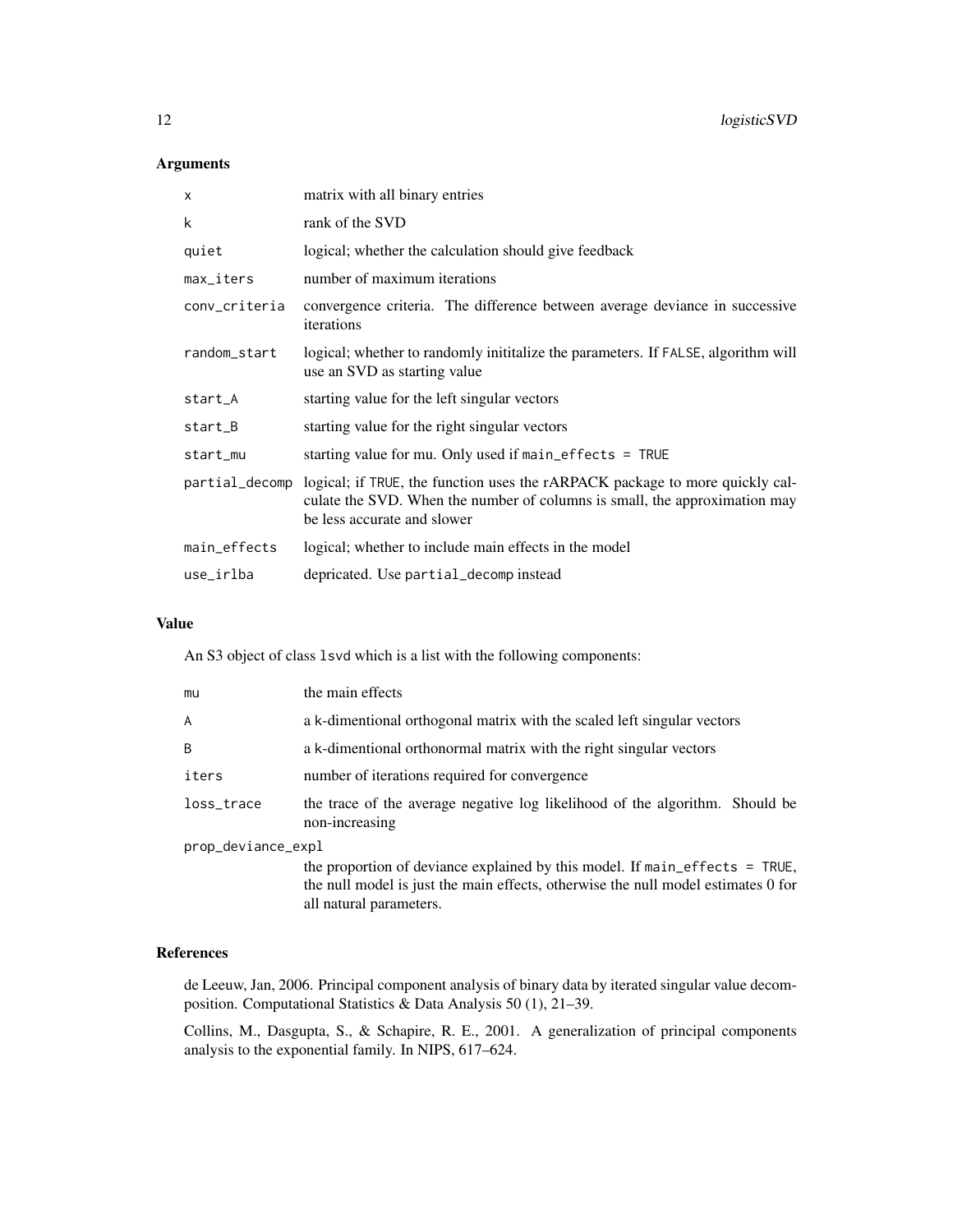## <span id="page-12-0"></span>log\_like\_Bernoulli 13

#### Examples

```
# construct a low rank matrix in the logit scale
rows = 100cols = 10set.seed(1)
mat_logit = outer(rnorm(rows), rnorm(cols))
# generate a binary matrix
mat = (\text{matrix}(\text{runif}(\text{rows} \times \text{cols}), \text{rows}, \text{cols}) \leq \text{inv.logit}.\text{mat}(\text{mat_logit}) \times 1.0# run logistic SVD on it
lsvd = logisticSVD(mat, k = 1, main_effects = FALSE, partial_decomp = FALSE)
# Logistic SVD likely does a better job finding latent features
# than standard SVD
plot(svd(mat_logit)$u[, 1], lsvd$A[, 1])
plot(svd(mat_logit)$u[, 1], svd(mat)$u[, 1])
```
log\_like\_Bernoulli *Bernoulli Log Likelihood*

## Description

Calculate the Bernoulli log likelihood of matrix

## Usage

log\_like\_Bernoulli(x, theta, q)

#### Arguments

| $\mathsf{x}$ | matrix with all binary entries                                                                     |
|--------------|----------------------------------------------------------------------------------------------------|
| theta        | estimated natural parameters with same dimensions as x                                             |
| q            | instead of x, you can input matrix q which is -1 if $x = 0$ , 1 if $x = 1$ , and 0 if<br>is, na(x) |

| plot.clpca | Plot convex logistic PCA |
|------------|--------------------------|
|            |                          |

## Description

Plots the results of a convex logistic PCA

## Usage

```
## S3 method for class 'clpca'
plot(x, type = c("trace", "loading", "scores"), ...)
```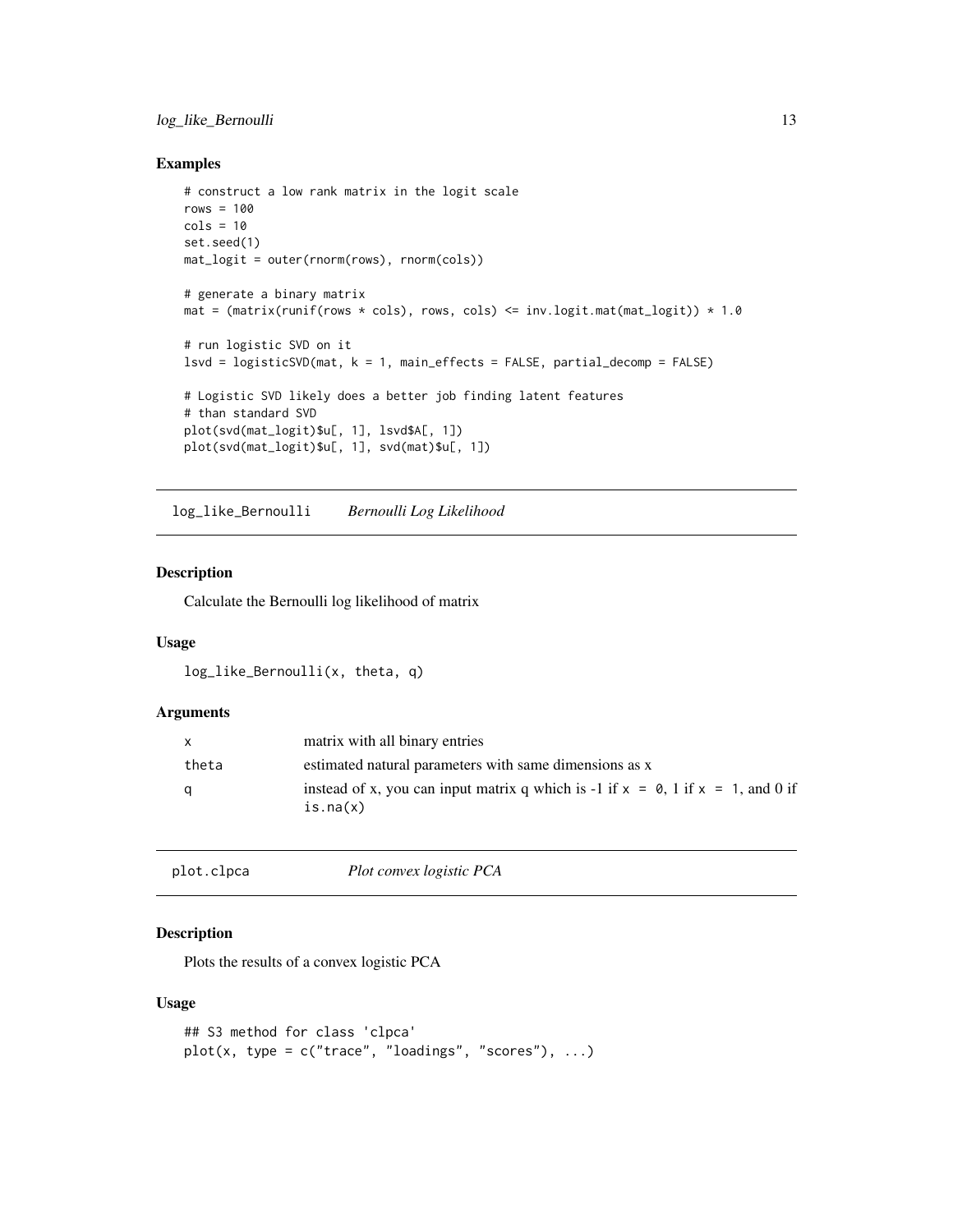## <span id="page-13-0"></span>Arguments

| $\mathsf{x}$ | convex logistic PCA object                                                                                                                                                     |
|--------------|--------------------------------------------------------------------------------------------------------------------------------------------------------------------------------|
| type         | the type of plot type = "trace" plots the algorithms progress by iteration,<br>type = "loadings" plots the first 2 PC loadings, type = "scores" plots the<br>first 2 PC scores |
| $\cdot$      | Additional arguments                                                                                                                                                           |

## Examples

```
# construct a low rank matrix in the logit scale
rows = 100cols = 10set.seed(1)
mat_logit = outer(rnorm(rows), rnorm(cols))
# generate a binary matrix
mat = (\text{matrix}(\text{runk}) * \text{cols}), rows, cols) <= inv.logit.mat(\text{mat\_logit}) * 1.0# run convex logistic PCA on it
clpca = convexLogisticPCA(mat, k = 2, m = 4, main_effects = FALSE)
## Not run:
plot(clpca)
## End(Not run)
```
plot.cv.lpca *Plot CV for logistic PCA*

## Description

Plot cross validation results logistic PCA

## Usage

## S3 method for class 'cv.lpca'  $plot(x, \ldots)$ 

#### Arguments

| x                       | a cv. 1 pca object   |
|-------------------------|----------------------|
| $\cdot$ $\cdot$ $\cdot$ | Additional arguments |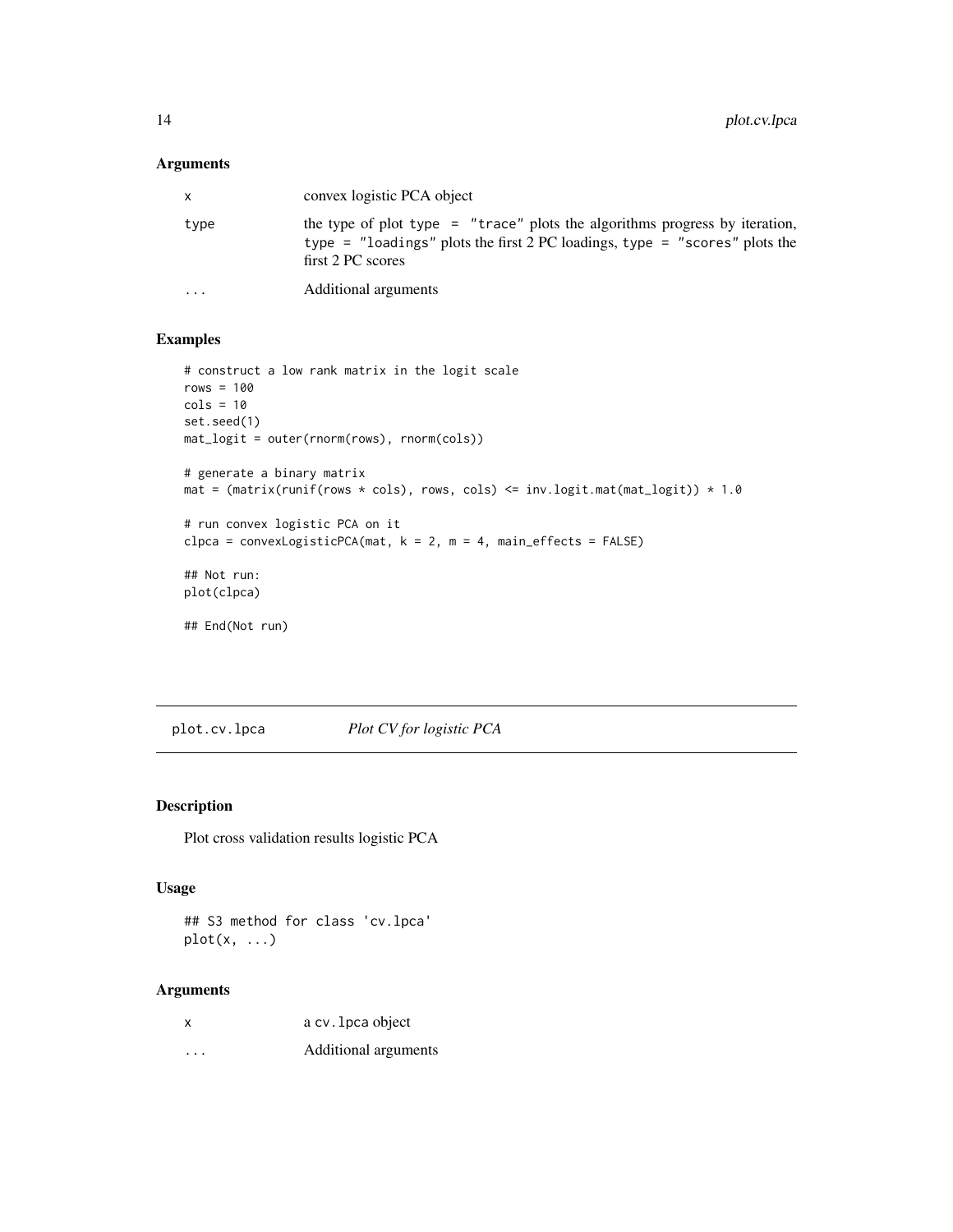#### <span id="page-14-0"></span>plot.lpca and the state of the state of the state of the state of the state of the state of the state of the state of the state of the state of the state of the state of the state of the state of the state of the state of

#### Examples

```
# construct a low rank matrix in the logit scale
rows = 100
cols = 10set.seed(1)
mat_logit = outer(rnorm(rows), rnorm(cols))
# generate a binary matrix
mat = (\text{matrix}(\text{runif}(\text{rows} \times \text{cols}), \text{rows}, \text{cols}) \leq \text{inv.logit}.\text{mat}(\text{mat_logit}) \times 1.0## Not run:
negloglikes = cv.lpca(data, ks = 1:9, ms = 3:6)plot(negloglikes)
## End(Not run)
```
plot.lpca *Plot logistic PCA*

#### Description

Plots the results of a logistic PCA

#### Usage

```
## S3 method for class 'lpca'
plot(x, type = c("trace", "loadings", "scores"), ...)
```
#### Arguments

|          | logistic PCA object                                                                                                                                                                                                           |
|----------|-------------------------------------------------------------------------------------------------------------------------------------------------------------------------------------------------------------------------------|
| type     | the type of plot type $=$ "trace" plots the algorithms progress by iteration,<br>type = $"loadings" plots the first 2 principal component loadings, type = "scores"$<br>plots the loadings first 2 principal component scores |
| $\cdots$ | Additional arguments                                                                                                                                                                                                          |

```
# construct a low rank matrix in the logit scale
rows = 100cols = 10set.seed(1)
mat_logit = outer(rnorm(rows), rnorm(cols))
# generate a binary matrix
mat = (\text{matrix}(\text{runif}(\text{rows} \times \text{cols}), \text{rows}, \text{cols}) \leq \text{inv.logit}.\text{mat}(\text{mat\_logit}) \times 1.0# run logistic PCA on it
```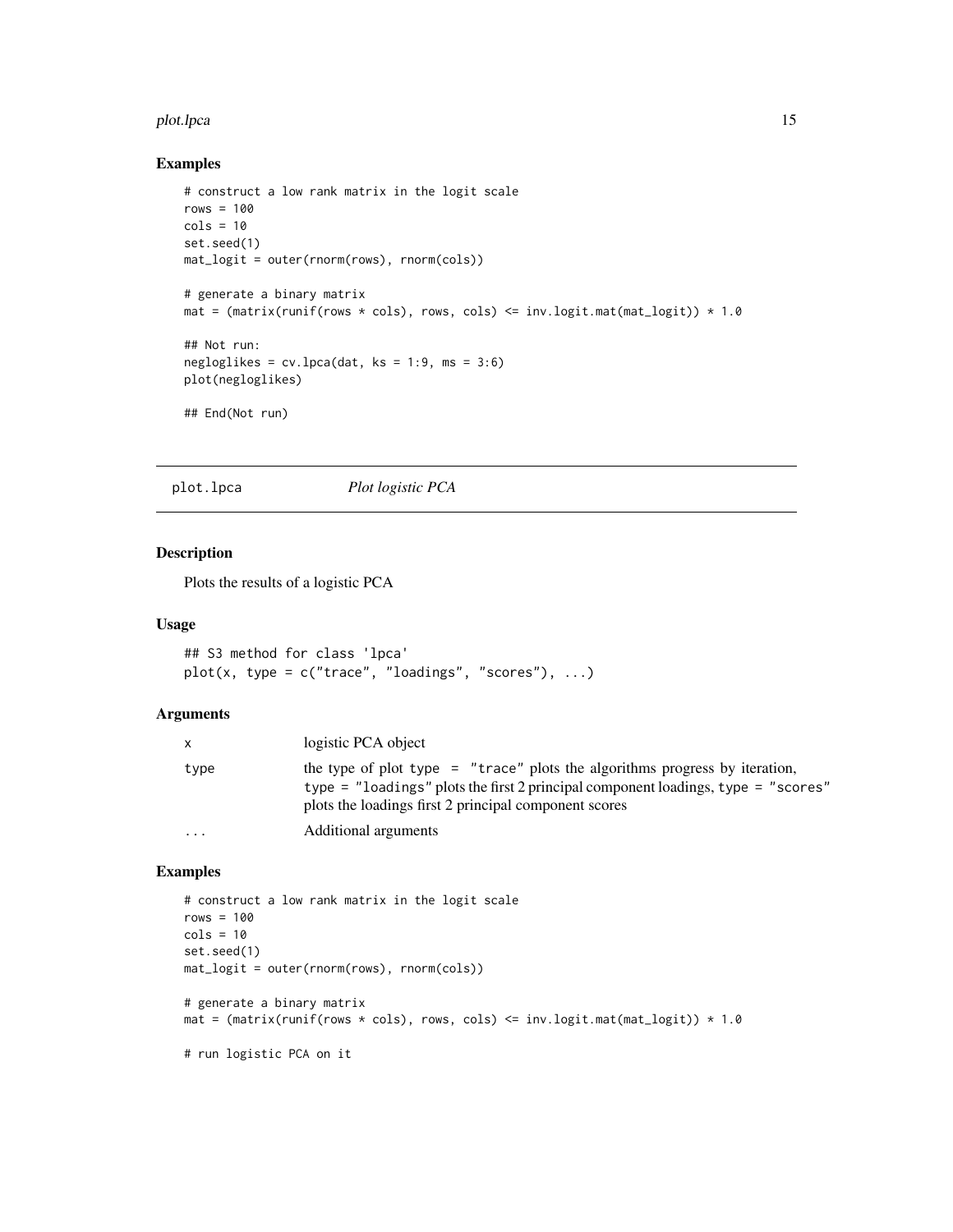```
lpca = logisticPCA(mat, k = 2, m = 4, main_effects = FALSE)## Not run:
plot(lpca)
## End(Not run)
```
plot.lsvd *Plot logistic SVD*

#### Description

Plots the results of a logistic SVD

#### Usage

```
## S3 method for class 'lsvd'
plot(x, type = c("trace", "loadings", "scores"), ...)
```
#### Arguments

| x        | logistic SVD object                                                                                                                                                                                                           |
|----------|-------------------------------------------------------------------------------------------------------------------------------------------------------------------------------------------------------------------------------|
| type     | the type of plot type $=$ "trace" plots the algorithms progress by iteration,<br>type = $"loadings" plots the first 2 principal component loadings, type = "scores"$<br>plots the loadings first 2 principal component scores |
| $\cdots$ | Additional arguments                                                                                                                                                                                                          |

```
# construct a low rank matrix in the logit scale
rows = 100cols = 10set.seed(1)
mat_logit = outer(rnorm(rows), rnorm(cols))
# generate a binary matrix
mat = (\text{matrix}(\text{runk} \times \text{cols}), \text{rows}, \text{cols}) \leq \text{inv.logit}.\text{mat}(\text{mat_logit})) * 1.0# run logistic SVD on it
lsvd = logisticSVD(mat, k = 2, main_effects = FALSE, partial_decomp = FALSE)
## Not run:
plot(lsvd)
## End(Not run)
```
<span id="page-15-0"></span>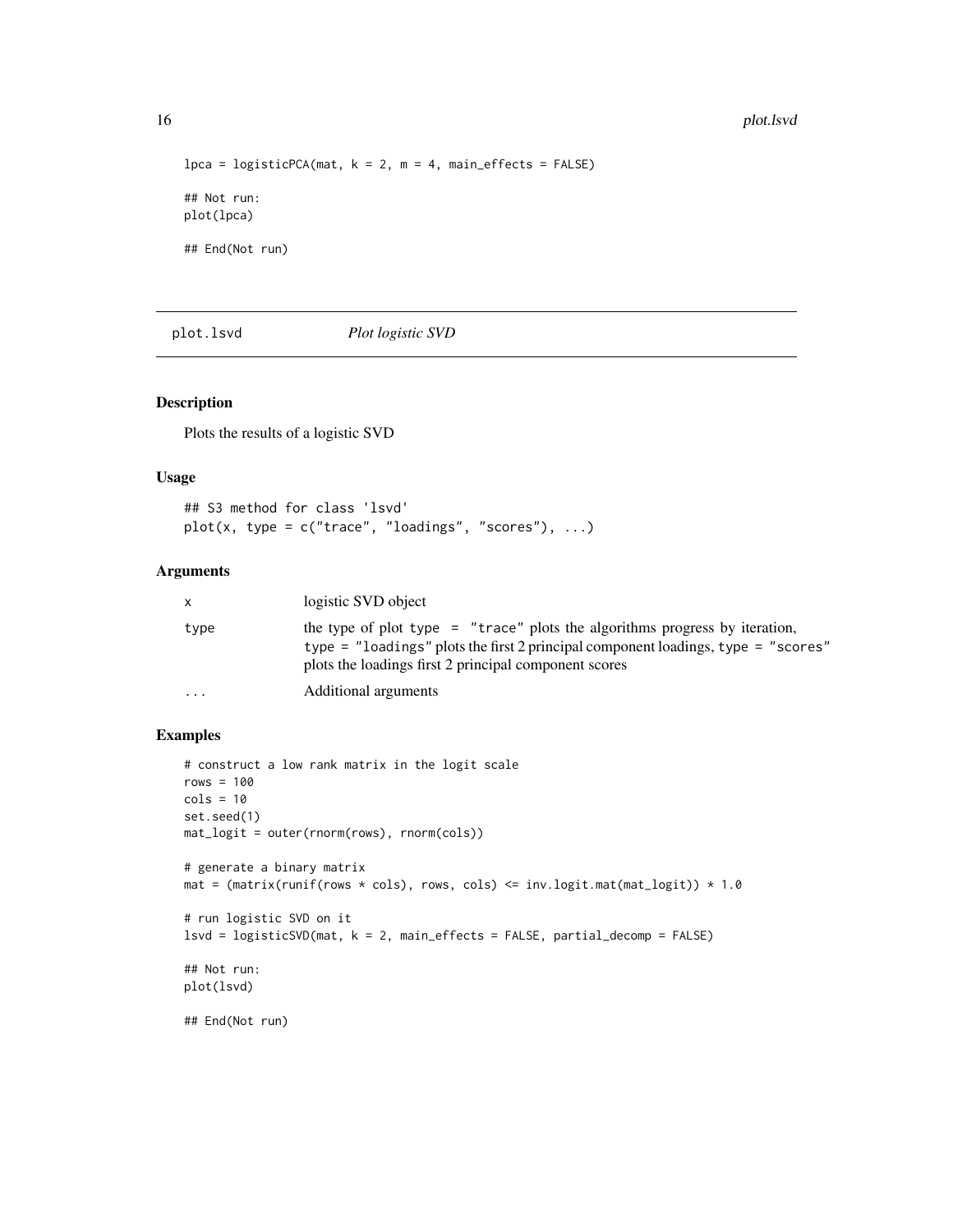<span id="page-16-0"></span>

Predict Convex Logistic PCA scores or reconstruction on new data

#### Usage

```
## S3 method for class 'clpca'
predict(object, newdata, type = c("PCs", "link", "response"),
  ...)
```
#### Arguments

| object   | convex logistic PCA object                                                                                                                                                            |
|----------|---------------------------------------------------------------------------------------------------------------------------------------------------------------------------------------|
| newdata  | matrix with all binary entries. If missing, will use the data that object was fit<br>on                                                                                               |
| type     | the type of fitting required. type = $"PCs"$ gives the PC scores, type = $"link"$<br>gives matrix on the logit scale and type $=$ "response" gives matrix on the<br>probability scale |
| $\ddots$ | Additional arguments                                                                                                                                                                  |

```
# construct a low rank matrices in the logit scale
rows = 100
cols = 10set.seed(1)
loadings = rnorm(cols)
mat_logit = outer(rnorm(rows), loadings)
mat_logit_new = outer(rnorm(rows), loadings)
# convert to a binary matrix
mat = (\text{matrix}(\text{runif}(\text{rows} \times \text{cols}), \text{rows}, \text{cols}) \leq \text{inv.logit}.\text{mat}(\text{mat\_logit})) \times 1.0mat_new = (matrix(rows * colspans; rows, colspans) <= inv.logit_matrix(matt_logit_new)) * 1.0# run logistic PCA on it
clpca = convexLogisticPCA(mat, k = 1, m = 4, main_effects = FALSE)
PCs = predict(clpca, mat_new)
```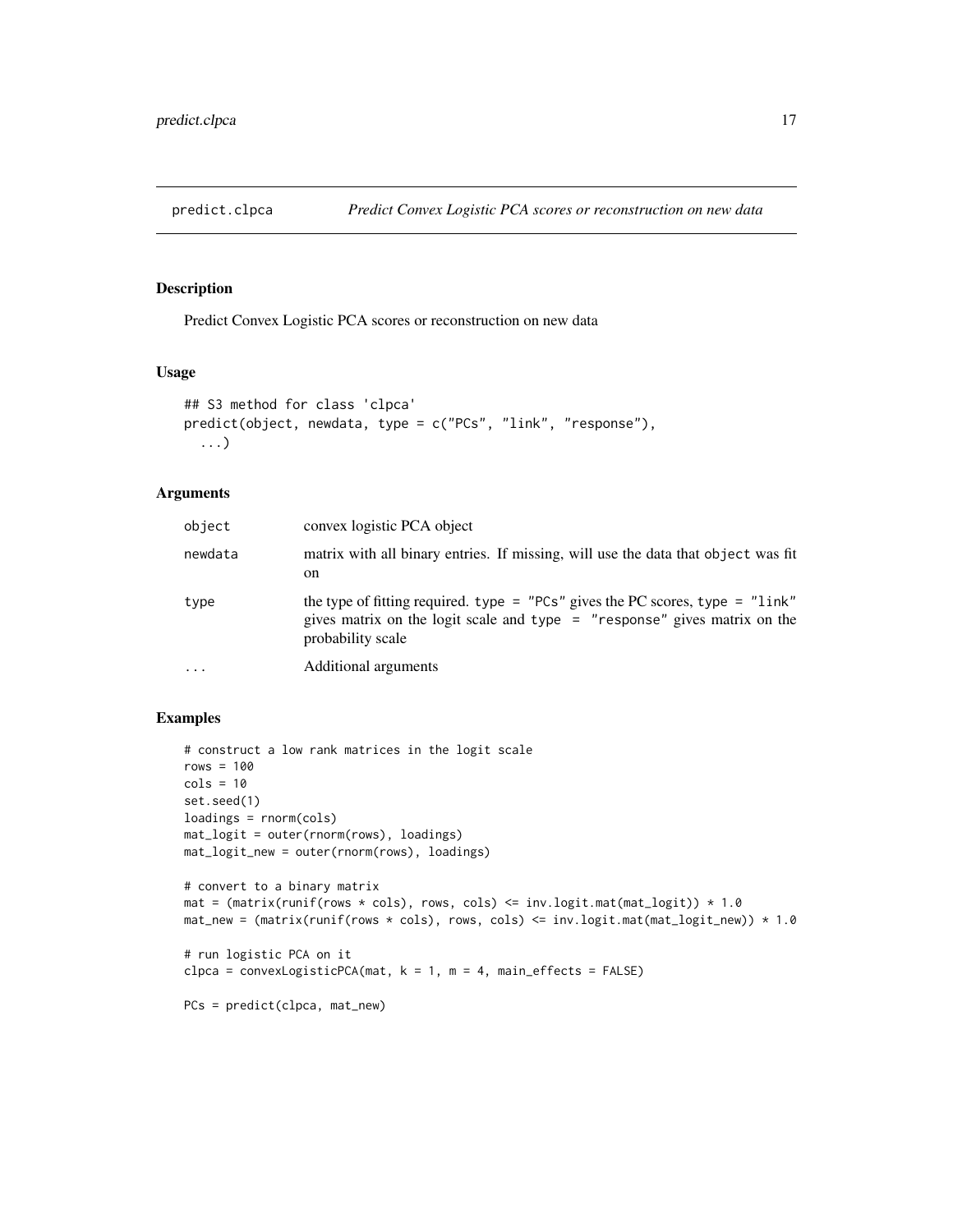<span id="page-17-0"></span>

Predict Logistic PCA scores or reconstruction on new data

#### Usage

```
## S3 method for class 'lpca'
predict(object, newdata, type = c("PCs", "link", "response"),
  ...)
```
#### Arguments

| object    | logistic PCA object                                                                                                                                                                   |
|-----------|---------------------------------------------------------------------------------------------------------------------------------------------------------------------------------------|
| newdata   | matrix with all binary entries. If missing, will use the data that object was fit<br>on                                                                                               |
| type      | the type of fitting required. type = $"PCs"$ gives the PC scores, type = $"link"$<br>gives matrix on the logit scale and type $=$ "response" gives matrix on the<br>probability scale |
| $\ddotsc$ | Additional arguments                                                                                                                                                                  |

```
# construct a low rank matrices in the logit scale
rows = 100
cols = 10set.seed(1)
loadings = rnorm(cols)
mat_logit = outer(rnorm(rows), loadings)
mat_logit_new = outer(rnorm(rows), loadings)
# convert to a binary matrix
mat = (\text{matrix(runif(rows <math>\times \text{cols}), rows, cols) <= inv.logit.mat(\text{mat\_logit}) \times 1.0mat_new = (matrix(rows * colspans; rows, colspans) <= inv.logit_matrix(matt_logit_new)) * 1.0# run logistic PCA on it
lpca = logisticPCA(mat, k = 1, m = 4, main_effects = FALSE)PCs = predict(lpca, mat_new)
```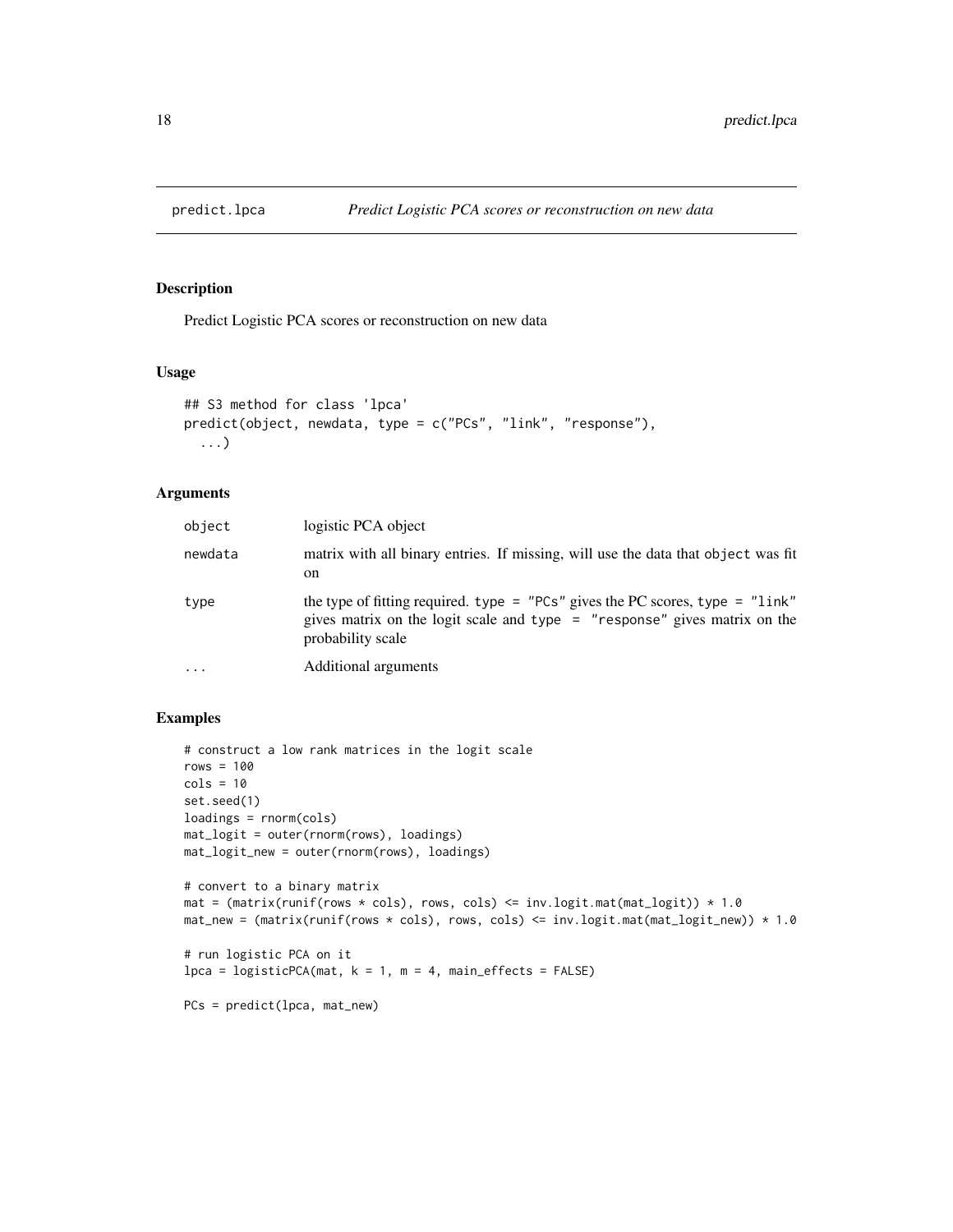<span id="page-18-0"></span>

Predict Logistic SVD left singular values or reconstruction on new data

## Usage

```
## S3 method for class 'lsvd'
predict(object, newdata, quiet = TRUE, max_iters = 1000,
  conv_criteria = 1e-05, random_start = FALSE, start_A, type = c("PCs",
  "link", "response"), ...)
```
#### Arguments

| object        | logistic SVD object                                                                                                                                                                               |
|---------------|---------------------------------------------------------------------------------------------------------------------------------------------------------------------------------------------------|
| newdata       | matrix with all binary entries. If missing, will use the data that object was fit                                                                                                                 |
|               | on                                                                                                                                                                                                |
| quiet         | logical; whether the calculation should give feedback                                                                                                                                             |
| $max\_iters$  | number of maximum iterations                                                                                                                                                                      |
| conv_criteria | convergence criteria. The difference between average deviance in successive<br>iterations                                                                                                         |
| random_start  | logical; whether to randomly inititalize the parameters. If FALSE, algorithm<br>implicitly starts A with 0 matrix                                                                                 |
| start_A       | starting value for the left singular vectors                                                                                                                                                      |
| type          | the type of fitting required. type $=$ "PCs" gives the left singular vectors,<br>type = $"link"$ gives matrix on the logit scale and type = $"response"$ gives<br>matrix on the probability scale |
| .             | Additional arguments                                                                                                                                                                              |

## Details

Minimizes binomial deviance for new data by finding the optimal left singular vector matrix (A), given B and mu. Assumes the columns of the right singular vector matrix (B) are orthonormal.

```
# construct a low rank matrices in the logit scale
rows = 100
cols = 10set.seed(1)
loadings = rnorm(cols)
mat_logit = outer(rnorm(rows), loadings)
mat_logit_new = outer(rnorm(rows), loadings)
```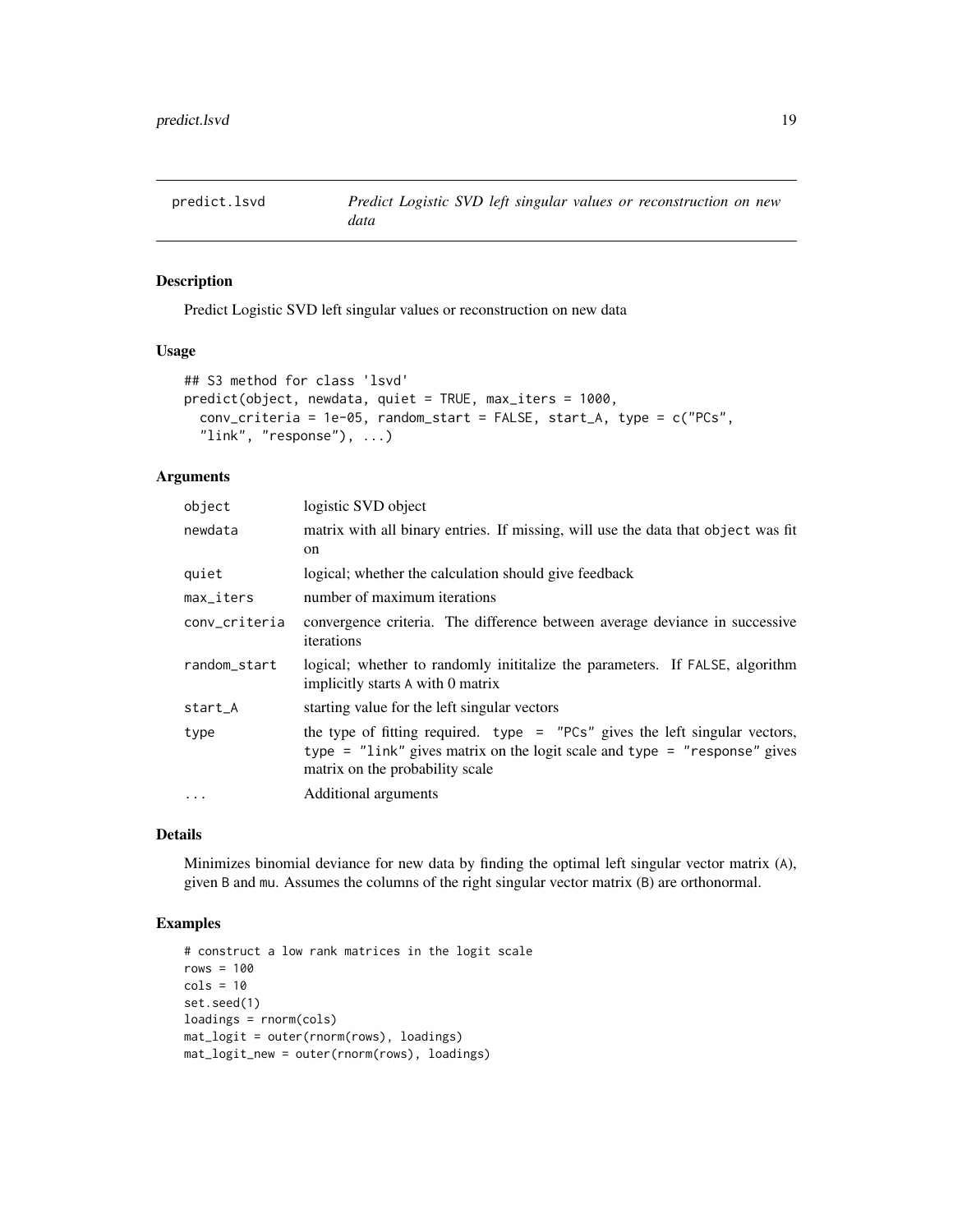```
# convert to a binary matrix
mat = (matrix(runist) * colors, rows, cols) \le inv.logit_matrix(tast_logit)) * 1.0mat_new = (matrix(runif(rows * colspans; rows, colspans) <= inv.logit_matrix(mat(new)) * 1.0# run logistic PCA on it
lsvd = logisticSVD(mat, k = 1, main_effects = FALSE, partial_decomp = FALSE)
A_new = predict(lsvd, mat_new)
```
project.Fantope *Project onto the Fantope*

## Description

Project a symmetric matrix onto the convex set of the rank k Fantope

## Usage

project.Fantope(x, k)

## Arguments

| a symmetric matrix              |
|---------------------------------|
| the rank of the Fantope desired |

#### Value

| a rank k Fantope matrix                                               |
|-----------------------------------------------------------------------|
| a k-dimentional orthonormal matrix with the first k eigenvectors of H |